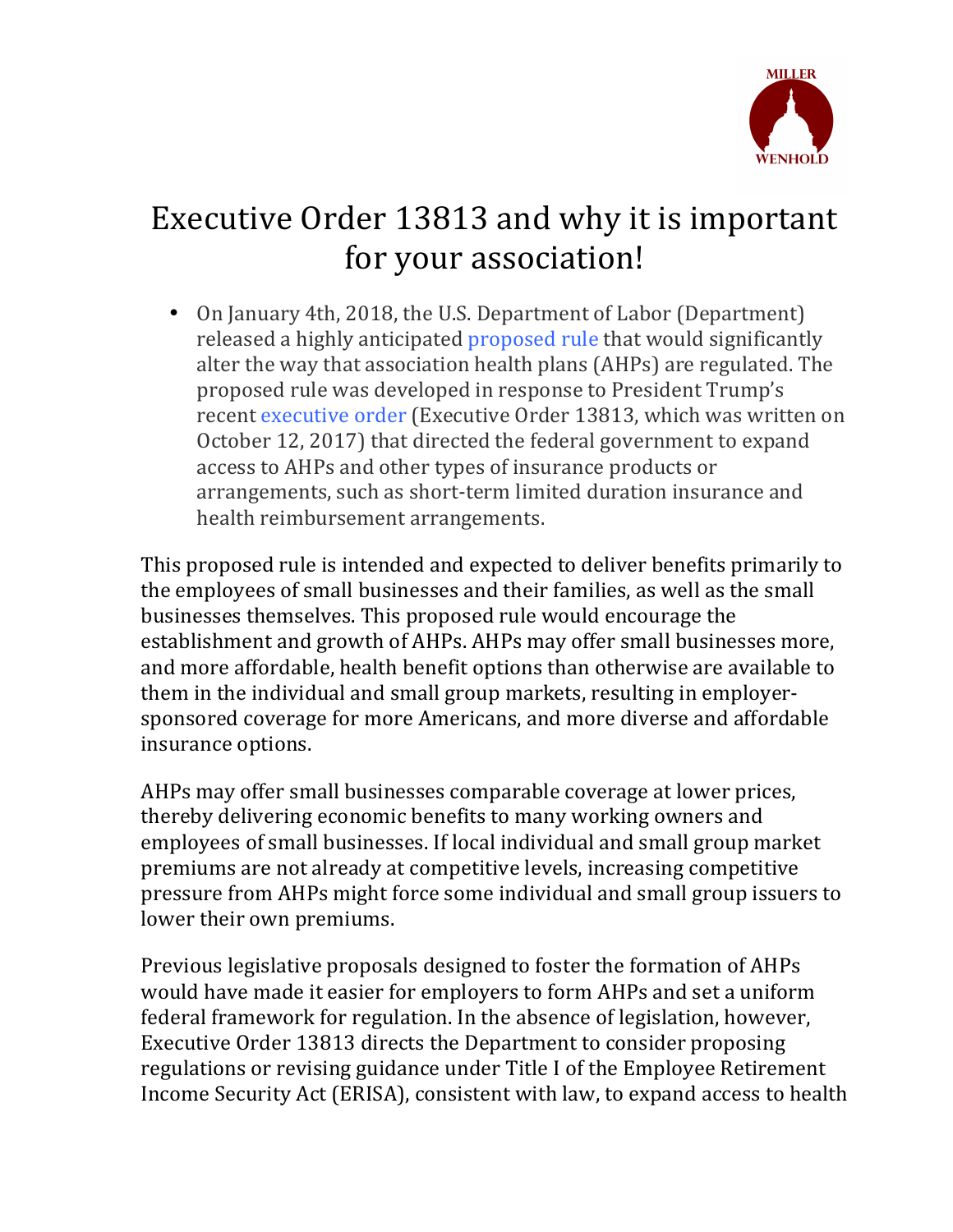

coverage by allowing more employers to form AHPs by expanding the conditions that satisfy the commonality-of-interest requirements under existing Department advisory opinions interpreting the definition of an "employer" under section  $3(5)$  of ERISA in the context of AHPs in a manner that would focus on the association rather than the individual members of the association when evaluating association coverage.

This proposal would broaden the conditions under which associations can sponsor/create AHPs, thereby increasing the number of small businesses potentially eligible to participate in AHPs and providing new, affordable health insurance options for many Americans.

It generally would do this in four important ways.

- First, it would relax the existing requirement that associations sponsoring AHPs must exist for a reason other than offering health insurance.
- Second, it would relax the requirement that association members share a common interest, as long as they operate in a common geographic area.
- Third, it would make clear that associations whose members operate in the same industry can sponsor AHPs, regardless of geographic distribution.
- Fourth, it would clarify that working owners and their dependents are eligible to participate in AHPs.

Consequently, for example, the proposal would newly allow a local chamber of commerce *(or association)* that meets the other conditions in the proposal to offer AHP coverage to its small business members, including working owners.

The DOL is looking for comments to clarify what the definition of an "employer" would be and is also looking to create a more flexible definition of the "commonality of interest" test under ERISA. This is where members of an association could benefit from this proposed rule change.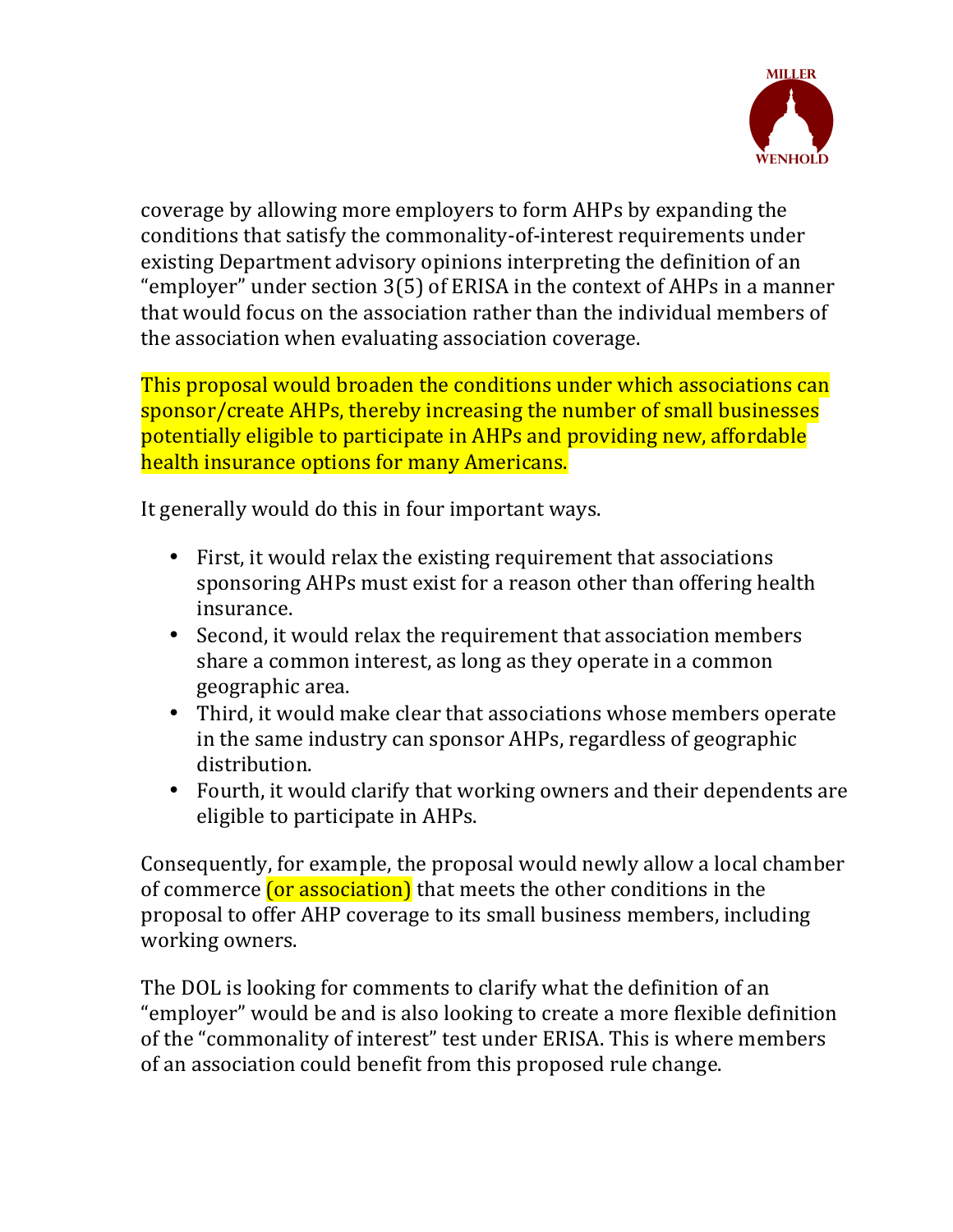

Proponents also contend that AHPs can help reduce the cost of health coverage because of increased bargaining power, economies of scale, administrative efficiencies, and transfer of plan maintenance responsibilities from participating employers to the AHP sponsor. AHPs may also help contain costs by creating a stable risk pool that may enable AHPs to self-insure rather than purchase insurance from commercial insurers. 

Upon due consideration as directed by the Executive Order, the Department is proposing for public comment a revision to its long-standing interpretation of what constitutes an "employer" capable of sponsoring an "employee benefit plan" under ERISA in the context of group health coverage. Under the proposal, AHPs that meet the regulation's conditions would have a ready means of offering their employer members, and their employer members' employees, a single group health plan subject to the same State and Federal regulatory structure as other ERISA-covered employee welfare benefit plans.

The second prong of this proposal's definition relating to states and metropolitan areas will allow an AHP to satisfy the commonality requirement if its members have a principal place of business within a region that does not exceed the boundaries of the same state or metropolitan area, even if the metropolitan area includes more than one state. AHPs could also satisfy the commonality requirement by limiting themselves to a smaller geographic region, such as a city or county (i.e. state or local associations).

The proposal would expressly provide that working owners, such as sole proprietors and other self-employed individuals, may elect to act as "employers" for purposes of participating in an employer group or association and also be treated as employees of their businesses for purposes of being covered by the group or association's health plan.

Basically, the proposed rule goes on to expand the availability of AHP group coverage to self-employed individuals referred to as "working owners." Under the rule, a working owner would be considered both an employer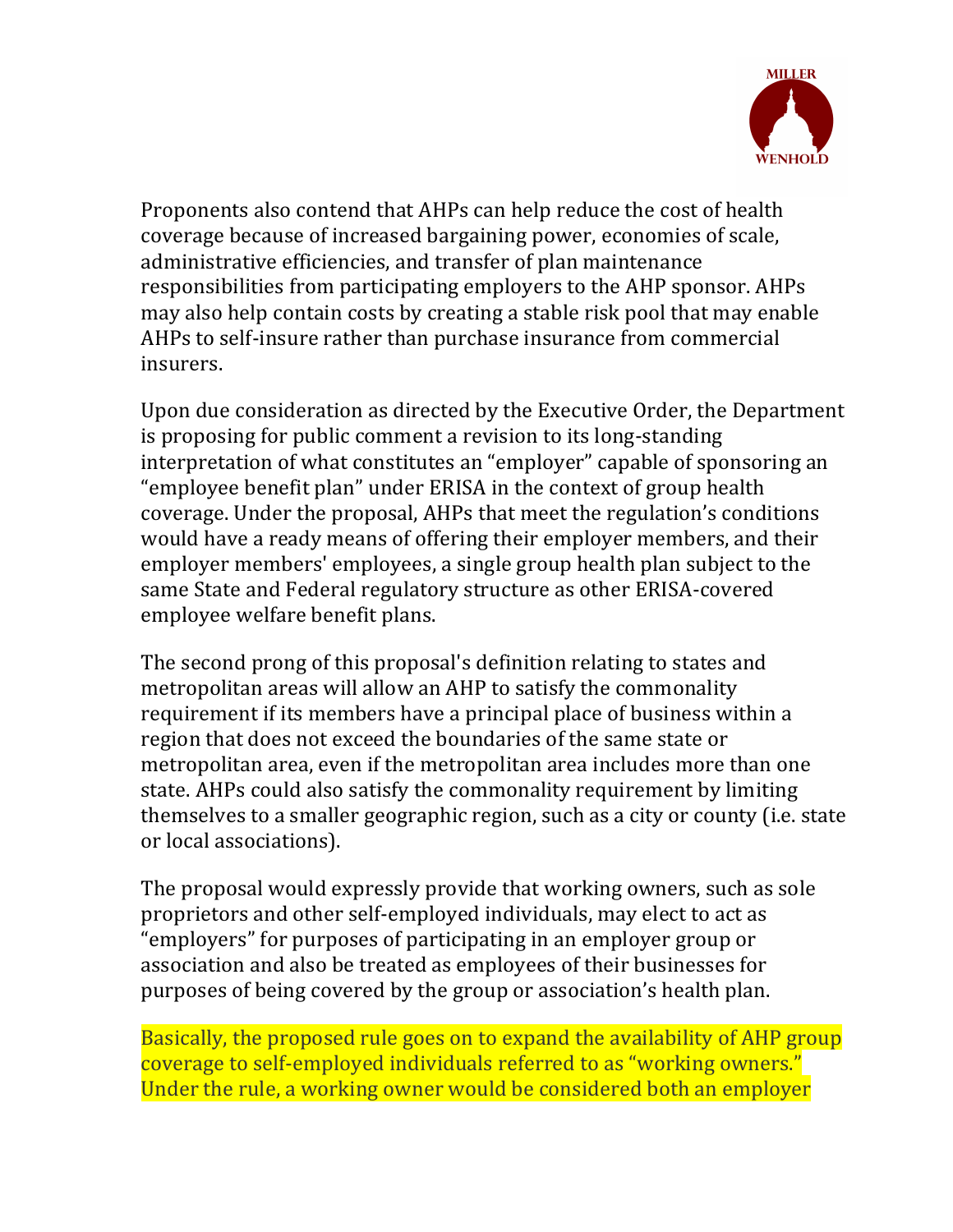

*and* an employee for purposes of enrollment in a group health AHP. This " dual treatment" would allow a self-employed individual to be an employer (to participate in the AHP and offer group coverage) and an employee (of their own business to qualify for the health coverage offered by the AHP).

So why is this important and what can we do as an association?

- About 35 million workers are employed by small businesses (those with fewer than 50 workers). Most small employers can no longer afford to offer health benefits. The only option for many of these workers is the failing Affordable Care Act exchange in their state.
- For firms that employ 3-24 workers, the percentage of workers covered by employer health benefits has fallen from 44% in 2010 to 32% in 2017.
- For firms that employ 25-49 workers, the percentage of workers covered by employer health benefits has fallen from 59% in 2010 to 45% in 2017.
- Many small business people are still "owners/employees" and do not have the buying power of larger companies.
- Comments to the Department of Labor will help the policy individuals at the DOL understand the importance of AHPs and how national and state associations could help further serve their members by helping them secure much needed affordable insurance.
- Your comments are needed for consideration in a final rule on this issue. While no regulation or law is perfect, this is the closest thing to real change with AHPs in over a decade.

Comments to the DOL need to be submitted by March 6, 2018. If you can get them in before that date even better. This is how you submit your comments (it is not very difficult and pretty quick):

You may submit written comments, identified by RIN 1210-AB85, by one of the following methods:

• *Federal eRulemaking Portal: http://www.regulations.gov. Follow the*